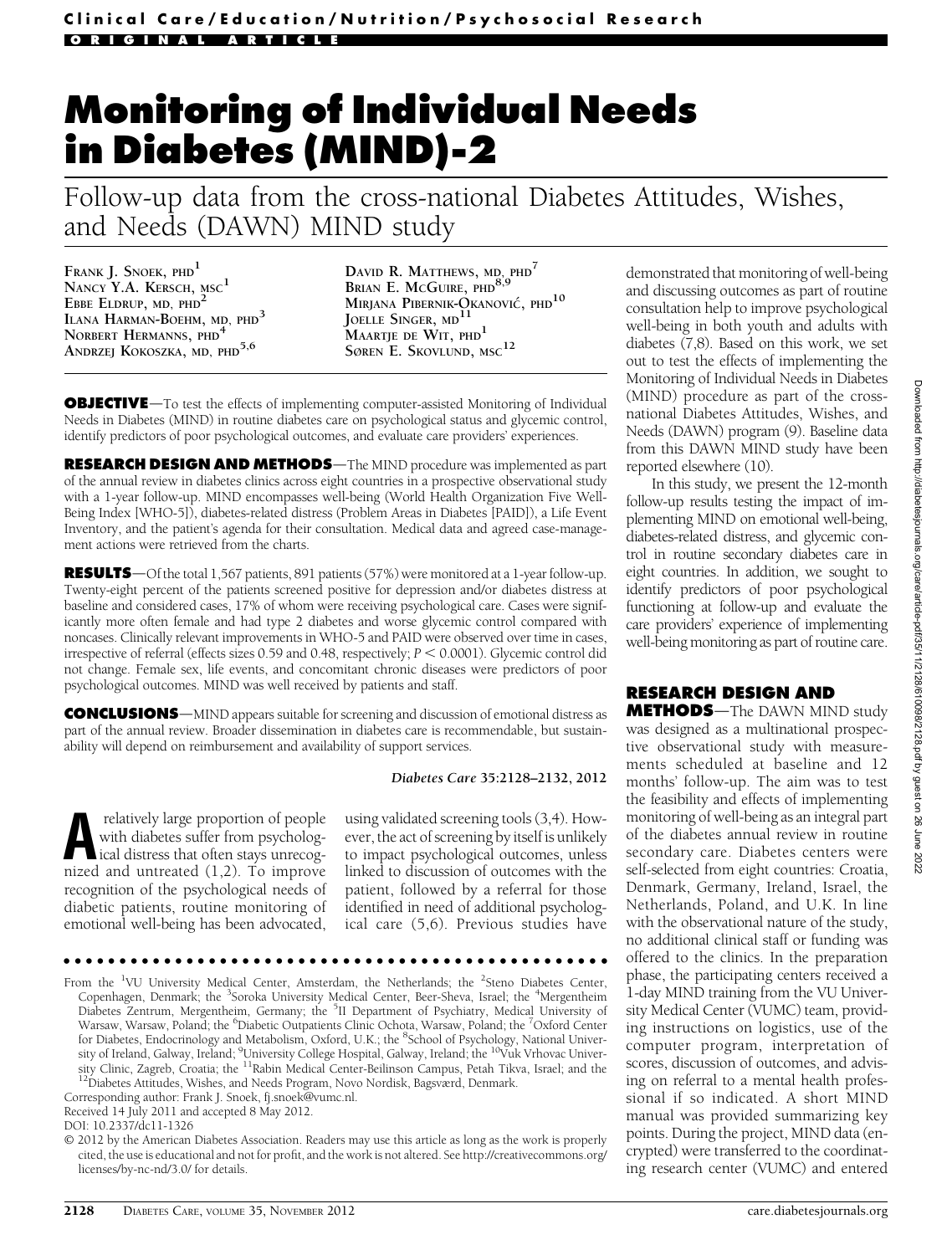in a central database. Medical ethical approval for this study was obtained from the VUMC and all participating centers. Informed consent was obtained from the patients for use of anonymous MIND data for research purposes. After the project, all centers received a short questionnaire to evaluate the MIND implementation process and identify possible barriers and facilitating factors to adoption and maintenance of the MIND procedure in routine care.

## Patients

All adult  $(>18$  years) type 1 and type 2 diabetic patients were eligible, unless unable to read or complete questionnaires on the computer because of insufficient computer skills, language, reading, or cognitive problems. Patients were seen in an outpatient setting, with the exception of Germany, where patients were seen in an inpatient setting.

# **Measures**

The computer-assisted MIND program was developed by the VUMC team using the Health Quest software (Tilburg University) and was adapted for the purpose of the study. Patient instructions were translated by the participating centers. The computerized assessment procedure took, on average, 5–10 min and was scheduled prior to the consultation with the diabetes nurse specialist or physician. At completion, the computer instantly generated two copies of a report summarizing the results and using standardized scores (bars 0–100) for the psychological measures, indicating means and clinical cutoff values above or below which special attention is warranted. The patient brought two copies of the report to the consultation, and outcomes were discussed  $(\sim]5-15$  min) with the health care professional. Further actions were agreed as appropriate (e.g., referral) and documented by the care provider. Referral pathways for mental health care were not predefined and differed by country. Some clinics had access to a psychiatrist or psychologist in their center; others referred to a network of psychological services in primary care.

The time between baseline and follow-up assessment was set at 12 months, with an acceptable range of  $\pm$ 3 months.

The choice of questionnaires included in MIND was based on proven validity, clinical utility (brief, noninvasive), availability in a multitude of languages, and following International Diabetes Federation recommendations (3). The MIND protocol includes a short questionnaire on sociodemographics and self-reported clinical data,

including severe hypoglycemic episodes in the previous 6 months, and further covers the following three domains:

- 1. Emotional well-being measured with the World Health Organization Five Well-Being Index (WHO-5), which was developed from the WHO-10 Well-Being Index and has shown good validity (11,12). The WHO-5 contains five positively worded items, scored on a sixpoint Likert scale ranging from 0 (not present) to 5 (constantly present) and is transformed to a score from 0 (worst thinkable well-being) to 100 (best thinkable well-being). A score of  $\leq 50$ suggests suboptimal well-being and is a sign for further testing, whereas a score <28 represents likely depression. Cronbach's  $\alpha$  at baseline for the WHO-5 across the eight countries ranged from 0.81 (Germany) to 0.89 (U.K.).
- 2. Diabetes-related distress was measured with the Problem Areas In Diabetes scale (PAID), a widely used instrument with proven validity (13). It consists of 20 statements capturing common negative emotions related to living with diabetes and its treatment. Each item can be rated on a five-point Likert scale ranging from 0 (not a problem) to 4 (serious problem). An item score of 3 or 4 indicates moderate to serious distress regarding a particular topic. To facilitate interpretation, total PAID scores are transformed to a 0–100 scale, with higher scores indicating greater emotional distress. A cutoff of 40 was used to indicate high diabetes-related distress. Cronbach's  $\alpha$ for the PAID across the eight countries ranged from 0.91 (Germany) to 0.94 (the Netherlands and U.K.) at baseline.
- 3. Life events were reported on a selfdeveloped scale, derived from the Social Readjustment Rating scale (14). Six items were included, representing six major categories of possible negative stressful events: loss of loved one, loss of job or income, divorce or family conflicts, financial problems, severe illness of oneself or loved one, and other (stressful) life event. Patients were invited to confirm if one or more of the mentioned events had occurred in the past 6 months.
- 4. A patient agenda question concluded the assessment procedure, as a means of activating the patient and help set the agenda. The patient is invited to tick one or more of the following topics: medication/treatment, symptoms/complaints, lifestyle, mood/stress, sexual problems, other topic, or indicate no specific topic.

In addition to the patient-reported outcomes, clinical characteristics were collected from the medical records, including type and duration of the diabetes, most recent  $HbA_{1c}$ , treatment regimen, complication status, and comorbidity.

# Statistical analyses

SPSS 15.0 (SPSS Inc, Chicago, IL) was used to carry out statistical analyses. Descriptive statistics and independent t tests were used to explore and compare the sociodemographic characteristics, clinical status, and psychological outcomes of the groups with and without a follow-up measurement. Subsequently, these analyses were used to compare the identified cases at baseline (patients with likely depression and/or high diabetes-related distress) and patients with average to good well-being and distress. Significance level was set at  $P < 0.05$ . Sociodemographic and clinical variables that were shown to be significantly different between these groups were included as covariates in the repeated measures analyses for well-being (WHO-5), distress (PAID), and glycemic control ( $HbA_{1c}$ ). To measure the effect sizes of these outcomes, Cohen's dwas calculated (15). An effect size of 0.2 to 0.3 is regarded as a small effect,  $\sim$  0.5 a medium effect, and  $\geq$ 0.8 a large effect. The same analyses were performed within the subgroup of cases with and cases without an agreed referral.

Multilevel backward regression analyses were performed twice using MLwiN 1.1 to determine prediction models of lower well-being (WHO-5) and higher diabetes-related distress (PAID) while correcting for between-country and time differences. First, multilevel analyses were performed on the total baseline data. Variables that were identified as predictors at baseline were included for the second multilevel analyses concerning the follow-up data. For lower wellbeing, the identified predictor variables at baseline were: sex, age, work status (unemployed or employed), severe hypoglycemic episodes (none versus one or more), comorbidity (none versus one or more), major life events (none versus one or more), and diabetes-related distress (PAID  $<$  40 or  $\geq$  40). For higher diabetesrelated distress, the predictor variables at baseline were: sex, age, type of diabetes, depression score (WHO-5  $>$  28 or  $\leq$  28),  $HbA_{1c}$ , severe hypoglycemic episodes (0 or  $\geq$ 1), comorbidity (0 or  $\geq$ 1), diabetes complications (0 or  $\geq$ 1), and major life events (0 or  $\geq$ 1).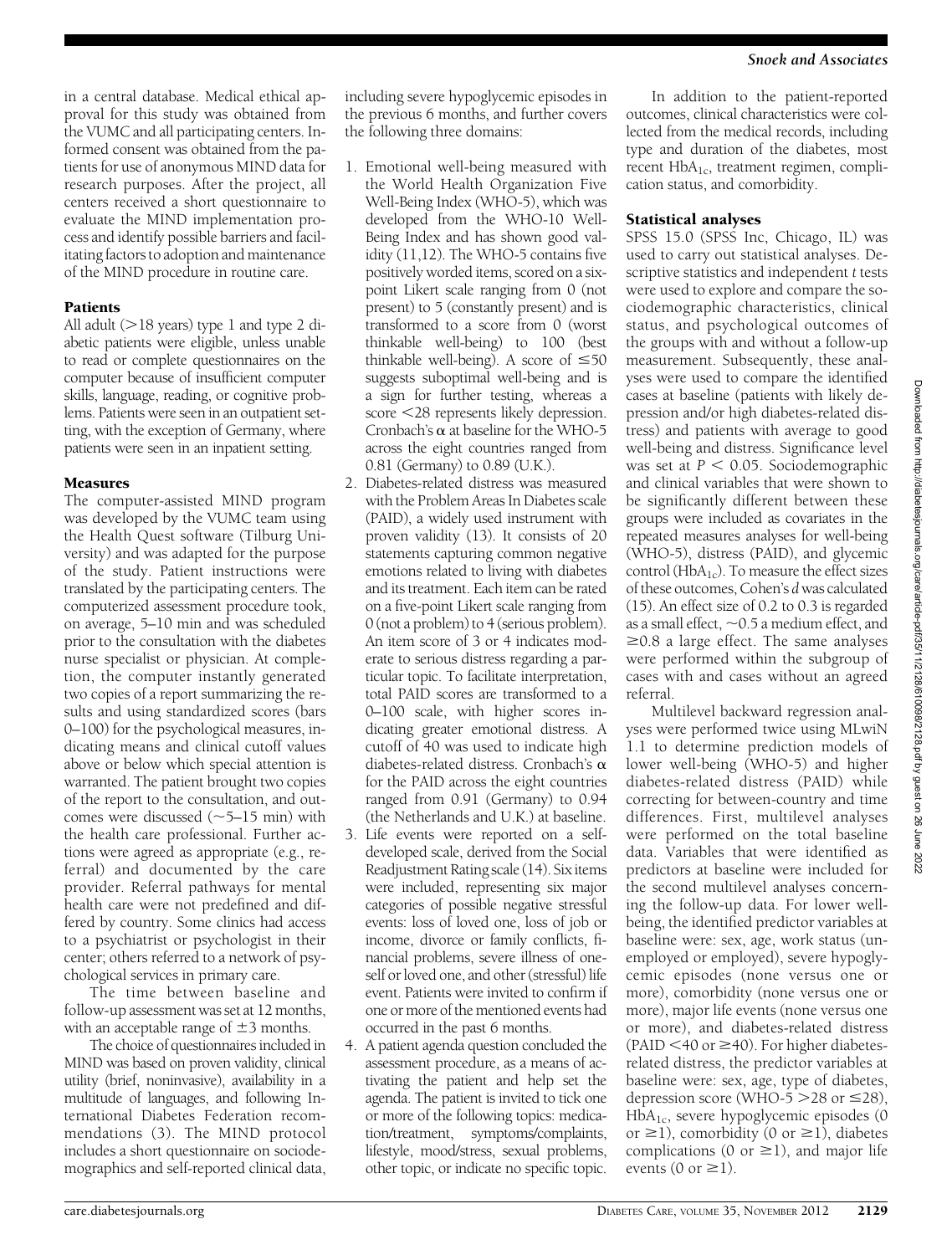#### Poor well-being following screening

## RESULTS

#### Baseline characteristics

In total, 891 patients (57%) of the 1,567 patients monitored at baseline underwent an assessment at follow-up within the time range set for this study. Median time for follow-up monitoring was 14 months. Compared with the patients with a followup measurement, those not included in the analyses were better educated  $(P = 0.021)$ , more often single  $(P = 0.001)$ , more likely to have other chronic disease(s)  $(P = 0.0001)$ , and less likely to have diabetes complications ( $P = 0.002$ ). Mean levels of baseline well-being and diabetes-related distress were comparable in both groups. Sociodemographic, clinical, and psychological characteristics of the patients included in the analyses across countries at baseline and follow-up are displayed in Table 1.

## Overall changes

For the group as a whole, mean wellbeing scores (WHO-5) did not change significantly between baseline and follow-up (Table 1). However, significant improvements were observed in diabetesrelated distress (PAID) and glycemic control  $(P = 0.013$  and  $P = 0.0001$ , respectively).

## Caseness

At baseline, 27.5% of the patients screened positive, having either likely depression (WHO-5  $\leq$ 28) or high diabetes-related distress (PAID  $\geq$ 40) and were identified as a case. Of these cases, 17% were receiving psychological care of some sort.

Patients identified as a case were significantly more often female  $(P = 0.0001)$ , not in a relationship ( $P = 0.004$ ), more often reported stressful life events  $(P = 0.0001)$ , had type 2 diabetes  $(P = 0.034)$ , a higher mean  $HbA_{1c}$  (8.1  $\pm$  1.5% vs. 7.8  $\pm$  1.4%;  $P = 0.03$ ), and  $\geq 1$  concomitant chronic diseases  $(P = 0.01)$  than those reporting to feel psychologically well.

Within the group of identified cases, a significant improvement in emotional well-being  $(P = 0.0001)$  and diabetesrelated distress  $(P = 0.0001)$  was observed at follow-up, with medium to large effect sizes (WHO-5 score  $36.7 \pm 21.9$  at baseline and 49.5  $\pm$  21.7 at follow-up; Cohen's  $d = 0.59$ ; PAID score 46.7  $\pm$ 18.2 at baseline and  $37.3 \pm 20.7$  at follow-up; Cohen's  $d = 0.48$ ).

Among the patients who were no longer a case at follow-up ( $N = 97$ ), a decreased wish to discuss mood/stress as indicated on the patient agenda was observed (from 32 to 11.3%). In contrast, among patients that continued to be a case at follow-up ( $N = 108$ ), the percentage that wished to talk about their mood/ stress did not change from baseline to follow-up (32.4 vs. 31.6%). Changes in HbA<sub>1c</sub> were not different between patients who showed improved mental health and those who did not  $(P = 0.09)$ .

At follow-up, MIND identified 105 new cases (i.e., screened positive for the first time) on WHO-5 (mean  $36.8 \pm 20.8$ ) and/or PAID (mean  $44.2 \pm 19.8$ ). Added to the 108 remaining cases, 213 of the total 891 patients (24%) monitored at 12 months follow-up thus had clinically relevant symptoms of depression or diabetes distress. Glycemic control among the newly identified cases was significantly worse compared with the negatively screened patients (HbA<sub>1c</sub> 8.1  $\pm$  1.5% vs.  $7.8 \pm 1.4\%; P = 0.007).$ 

## Cases with and without referral

In view of the importance of linking psychological screening to action, we separated out patients identified at baseline as a case into those with and without a referral, as documented by the health professional. For 2.9% ( $N = 6$ ) of the total number of identified cases ( $N = 205$ ), agreed actions were not documented and considered missing. Of the remaining 199 identified cases, 34 patients (17%) were already receiving psychological care. Of the remaining 165 cases, a referral was agreed in 39.3% ( $N = 65$ ). Comparing patient characteristics of cases with and without an agreed referral, the first group had significantly lower education  $(P = 0.0001)$ , more often reported diabetes complications  $(P = 0.037)$ , and had worse glycemic control  $(8.4 \pm 1.5\% \text{ vs.})$ 7.9  $\pm$  1.5%; P = 0.001). Interestingly, referred cases did not show more improvement in well-being, diabetes-related distress, or glycemic control at follow-up compared with cases without a referral.

#### Predictors of poor psychological status

Using multilevel analyses to correct for between-country differences, the following predictors for likely depression at follow-up (WHO-5  $\leq$ 28) were identified: being female (B =  $-4.4$ ; P < 0.001), having high diabetes-related distress at baseline (PAID  $\geq$ 40) (B = -16.5; P < 0.001), having experienced one or more major life events (B =  $-7.5$ ; P < 0.001), and having  $\geq 1$  concomitant chronic disease  $(B = -5.8; P < 0.001)$ . For high diabetes-related distress (PAID) at follow-up, the following predictors were

identified: being female (B = 4.6;  $P \leq$ 0.001), being likely depressed at baseline  $(WHO-5 \leq 28)$   $(B = 8.9; P < 0.001)$ , having experienced one or more major life events ( $B = 3.8$ ;  $P < 0.001$ ), and having  $\geq$ 1 concomitant chronic disease (B = 2.8;  $P < 0.01$ ) and elevated HbA<sub>1c</sub> (B = 1.8;  $P < 0.001$ ). Predictors for both indices of poor emotional well-being thus largely overlap, with the exception of poor glycemic control at baseline that was found to be a predictor of high diabetes-related distress at follow-up, but not for likely depression.

## Evaluation

All health care teams were satisfied with MIND as part of the annual review that was well received by patients. No major problems with the computer software were encountered, and data were easily retrieved. Barriers to offering MIND to all patients as part of the annual review brought forward by the participating teams were: lack of resources (staff), logistical issues (planning, documentation), and time constraints. Shortening the MIND procedure was suggested to reduce assessment and consultation time. In addition, it was proposed to make technical changes like larger characters and touch screen to simplify use for diabetic patients who are older or have visual difficulties.

**CONCLUSIONS**—We found monitoring of psychological well-being and discussion of outcomes with the patient as part of routine diabetes care across countries to be feasible and well-accepted by patients and staff. The monitoring procedure helped to identify roughly a quarter of the patients as a case at baseline (i.e., reporting low mood and/or high diabetes-related distress). Less than 20% of these cases were already receiving psychological care. In the total group, the mean level of well-being over the 12-month period did not change, whereas a small but significant improvement in glycemic control was observed. Patients with a poor psychological status at baseline showed clinically meaningful improvements in well-being and diabetes distress, following MIND, yet mean scores on measures of depression and diabetesrelated distress were still suboptimal, suggesting a need for follow-up and psychological treatment. Patients with a documented referral on average were in worse medical condition compared with those not referred for mental health services. Interestingly, the observed psychological improvements following MIND were similar for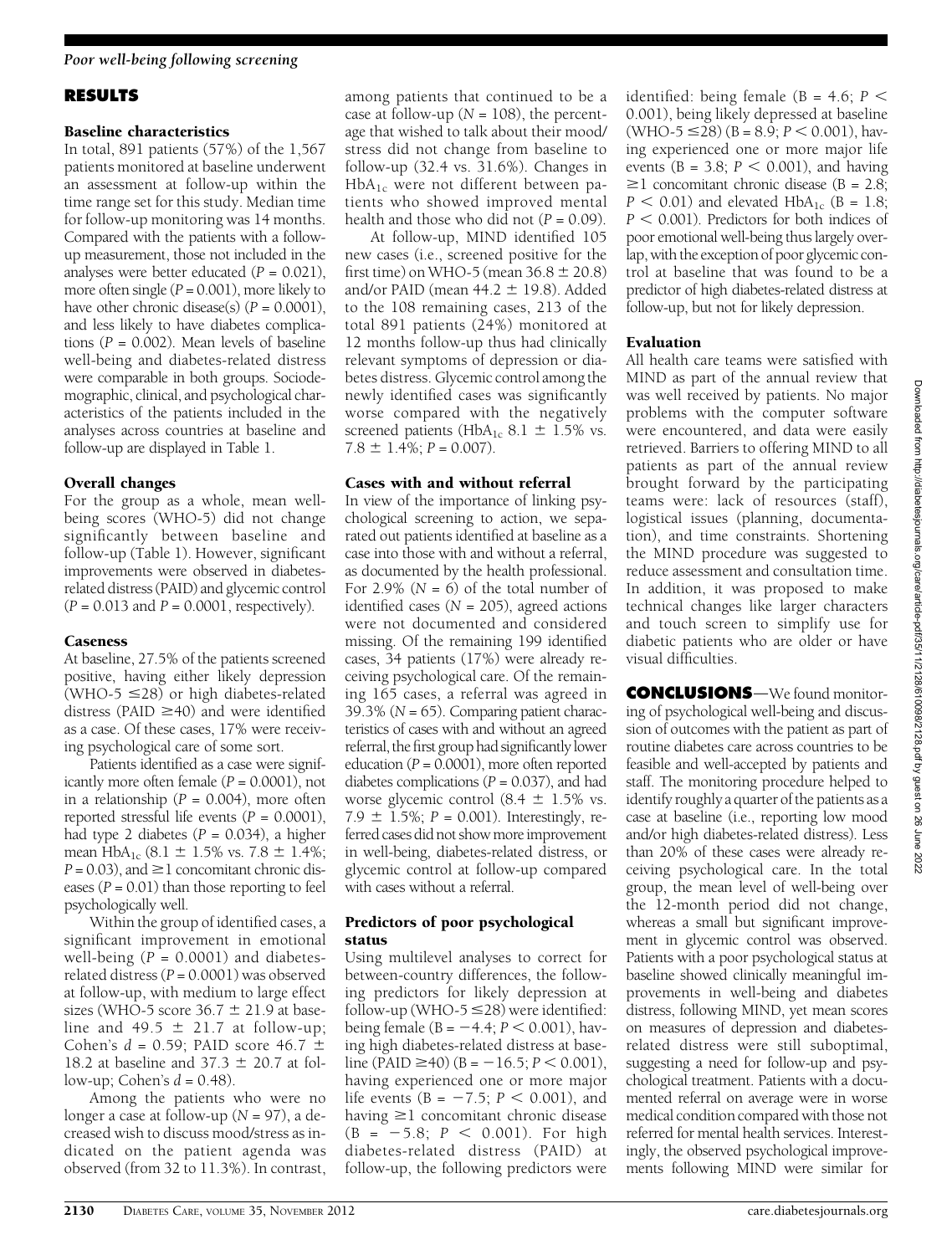## Table  $1$ —Baseline and follow-up characteristics of the international DAWN MIND study

|                                                    | Baseline        | Follow-up       | P value |
|----------------------------------------------------|-----------------|-----------------|---------|
| Sociodemographics                                  |                 |                 |         |
| Sex (male/female)                                  | 50.7/49.3       |                 |         |
| Age (years)                                        | $54.7 \pm 14.0$ |                 |         |
| Education $(\geq 11 \text{ years})$                | 64.4            |                 |         |
| Work status (employed)                             | 50.7            |                 |         |
| Marital status (with partner)                      | 76.7            |                 |         |
| Major life events* $(\geq 1)$                      | 53.0            | 44.0            | 0.675   |
| Personal agenda                                    |                 |                 |         |
| No specific topic                                  | 53.9            | 49.8            | 0.119   |
| Treatment/medication                               | 26.2            | 23.4            | 0.054   |
| Symptoms/complaints                                | 11.9            | 9.1             | 0.060   |
| Lifestyle                                          | 13.0            | 8.7             | 0.017   |
| Mood/stress                                        | 14.3            | 12.2            | 0.521   |
| Sexual problems                                    | 6.5             | 4.1             | 0.021   |
| Other topic                                        | 6.8             | 4.6             | 0.035   |
| Clinical characteristics                           |                 |                 |         |
| Type diabetes (1/2)                                | 44.0/56.0       |                 |         |
| Diabetes duration                                  |                 |                 |         |
| 0 to 1 year                                        | 6.5             |                 |         |
| 2-5 years                                          | 16.0            |                 |         |
| $6 - 10$ years                                     | 19.8            |                 |         |
| $\geq$ 11 years                                    | 57.7            |                 |         |
| Type 2 insulin treated                             | 61.7            |                 |         |
| Mean $HbA_{1c}$                                    | $7.9 \pm 1.4$   | $7.7 \pm 1.4$   | 0.0001  |
| Poor glycemic control (>8.0%)                      | 41.6            | 39.4            | 0.361   |
| Good glycemic control $(\leq 7\%)$                 | 28.9            | 32.1            | 0.265   |
| Severe hypoglycemic episodes* (≥1 episode)         | 21.1            | 22.6            | 0.345   |
| Psychological status                               |                 |                 |         |
| Well-being (WHO-5)                                 | $61.3 \pm 22.2$ | $61.4 \pm 21.9$ | 0.914   |
| Diabetes-related distress (PAID)                   | $22.7 \pm 18.3$ | $21.4 \pm 18.4$ | 0.013   |
| Caseness                                           |                 |                 |         |
| Likely depression (WHO-5 $\leq$ 28)                | 9.9             | 10.9            | 0.432   |
| High diabetes distress (PAID $\geq$ 40)            | 13.1            | 13.6            | 1.0     |
| Depressed/distressed (WHO-5 ≤28, PAID ≥40)         | 4.5             | 4.4             | 1.0     |
| Change in psychological status of identified cases |                 |                 |         |
| WHO-5                                              | $36.7 \pm 21.9$ | $49.5 \pm 21.7$ | 0.0001  |
| PAID                                               | $46.7 \pm 18.2$ | $37.3 \pm 20.7$ | 0.0001  |

Data are percent or mean  $\pm$  SD. \*In the past 6 months.

patients with and without a documented referral. In previous trials, we did find evidence to support the notion that monitoring and discussion of well-being as part of routine outpatient consultations help to improve patients' emotional status, irrespective of referral (7,8). The MIND procedure can indeed be considered a minimal intervention and a previous randomized controlled trial by our group was for that reason included in the first systematic review and meta-analysis of psychological therapies in diabetes by Winkley et al. (16). Moreover, in adolescents with type 1 diabetes, withdrawing the monitoring procedure in the follow-up phase of a trial resulted in a loss of beneficial effects and worsening of outcomes (17). Of course, we

should keep in mind that documentation of referrals in the charts may not have been complete, and we cannot rule out the possibility that patients identified as in need of psychological help but not referred may at a later stage have decided to seek psychological support. Unfortunately, we have no data on how patients and doctors came to (dis)agree on a referral, nor on mental health services offered to patients identified as a case. Future studies should further investigate the consultation process following psychological assessment and document patients' health seeking behaviors as a result of the MIND procedure. Such process evaluations will also be helpful to inform us on the role of professionals' competencies, such as active listening, use of open-ended

questions, avoidance of negative labeling, and promoting active patient participation in the decision-making process.

Importantly, we observed a 12% incidence of clinically relevant psychological distress in the patient population remaining in the study, whereas persistent psychological distress was found to be also 12%. These findings are in line with recent findings in primary care (18) and underscore the need of continued monitoring and management of comorbid psychological problems in routine diabetes care.

Some strengths and limitations of this study should be noted. First, our findings were derived from an observational study and should therefore be interpreted with caution, given the lack of a control group. We cannot exclude the possibility of regression to the mean, although the observed changes in psychological status corroborate earlier findings from randomized controlled trials using similar approaches (7,8). Second, the fact that his relatively large and multinational study was conducted in a real-life setting without financial incentives adds to the external validity. In contrast, clinics were self-selected, and the participating staff could be qualified as early adopters (19), motivated to implement MIND in their practice. Third, approximately one-third of the patients were lost to follow-up, which might have caused selection bias. Patients lost to follow-up did not have dissimilar psychological profiles but were more likely to have comorbid diseases and less likely to suffer from diabetesrelated complications, which may hint at a lesser involvement in their diabetes care.

Health care teams indicated they were not always able to schedule the second assessment in time due to logistical difficulties, high caseload, and limited staff. This points to the importance of a reimbursement schedule to support routine monitoring of well-being in diabetes care as part of the annual review and accessto mental health referral networks. Without reimbursement, the sustainability of integrated psychosocial care is likely to be limited. Although the total time spent on MIND per patient does not exceed 30 min on average, it may also be worthwhile to explore possibilities to shorten the assessment procedure (20) and simplify scoring algorithms and interpretation. Future applications could be Web-based, which may also facilitate tracking of patients over time as part of stepped care, including online depression treatment (21,22).

It is of note that the patients with a poor mental health status had significantly worse glycemic control, which did not change